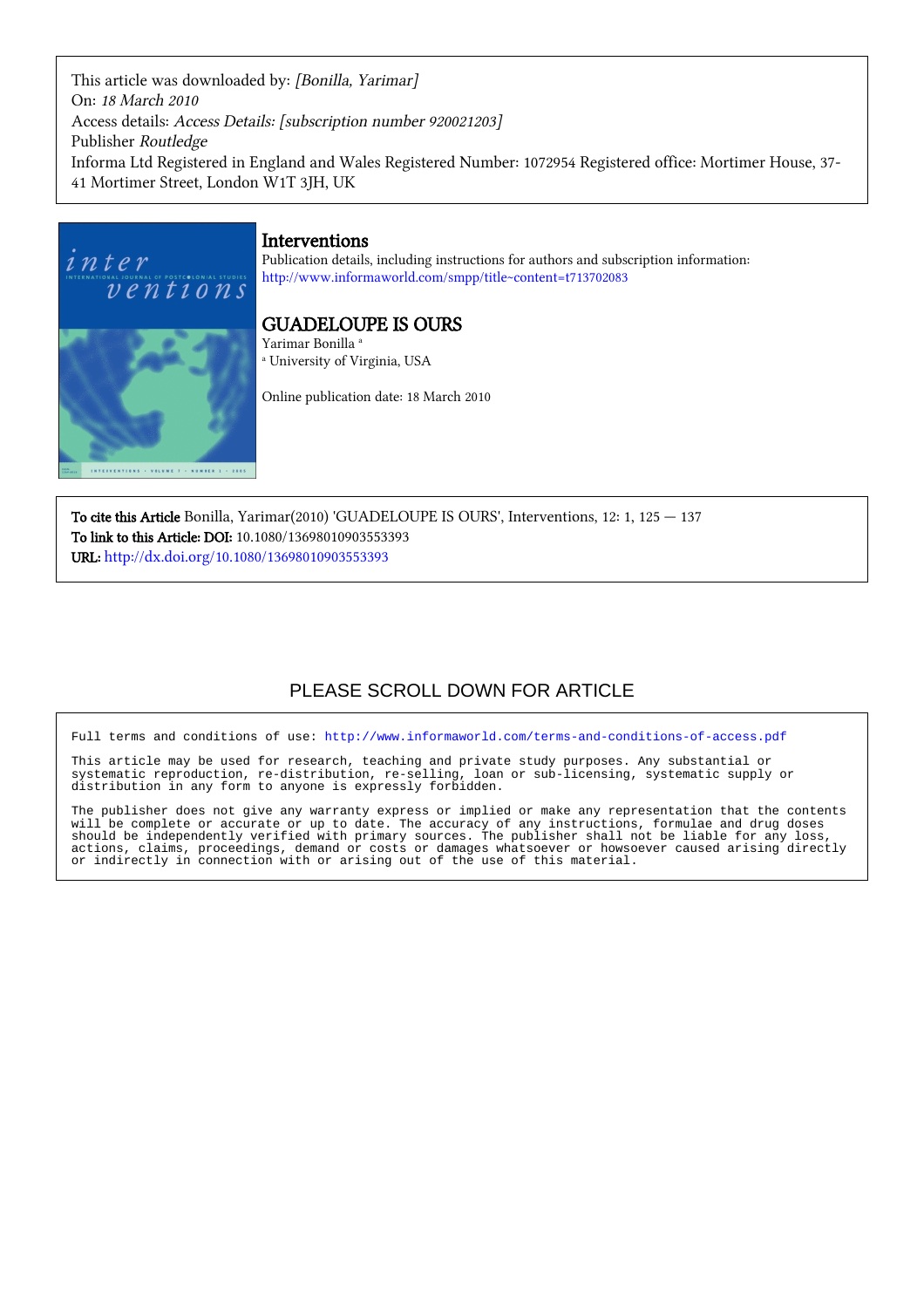## GUADELOUPE IS OURS

The Prefigurative Politics of the Mass Strike in the French Antilles

# Yarimar Bonilla University of Virginia, USA

In the early months of 2009, the French Caribbean island of Guadeloupe witnessed the largest wave of social protest in its history. A coalition of 48 different syndical, cultural, political, and civic organizations came together in order to protest against profiteering, exploitation and the 'expensive life' that characterizes life in the French Antilles. Armed with a list of 120 claims that spanned the terrain of disability rights, environmental policies, cultural nationalism, syndical freedom and increased wages, these Guadeloupean militants took to the streets, unified in their assertion that 'Guadeloupe is ours, not theirs'. Through their movement they effectively asserted their right to shape the course of their social, economic and political futures – despite their ongoing colonial relationship with France. In this essay I explore the impact of this strike on the Guadeloupean political imagination and examine the glimpses it provides into the current political climate, and future political horizon, of the French Antilles. Caribbean Guadeloupe labor strikes postcolonialism social movements

................

................

Routledge

...................................................................................... interventions Vol. 12(1) 125-137 (ISSN 1369-801X print/1469-929X online) Copyright @ 2010 Taylor & Francis DOI: 10.1080/13698010903553393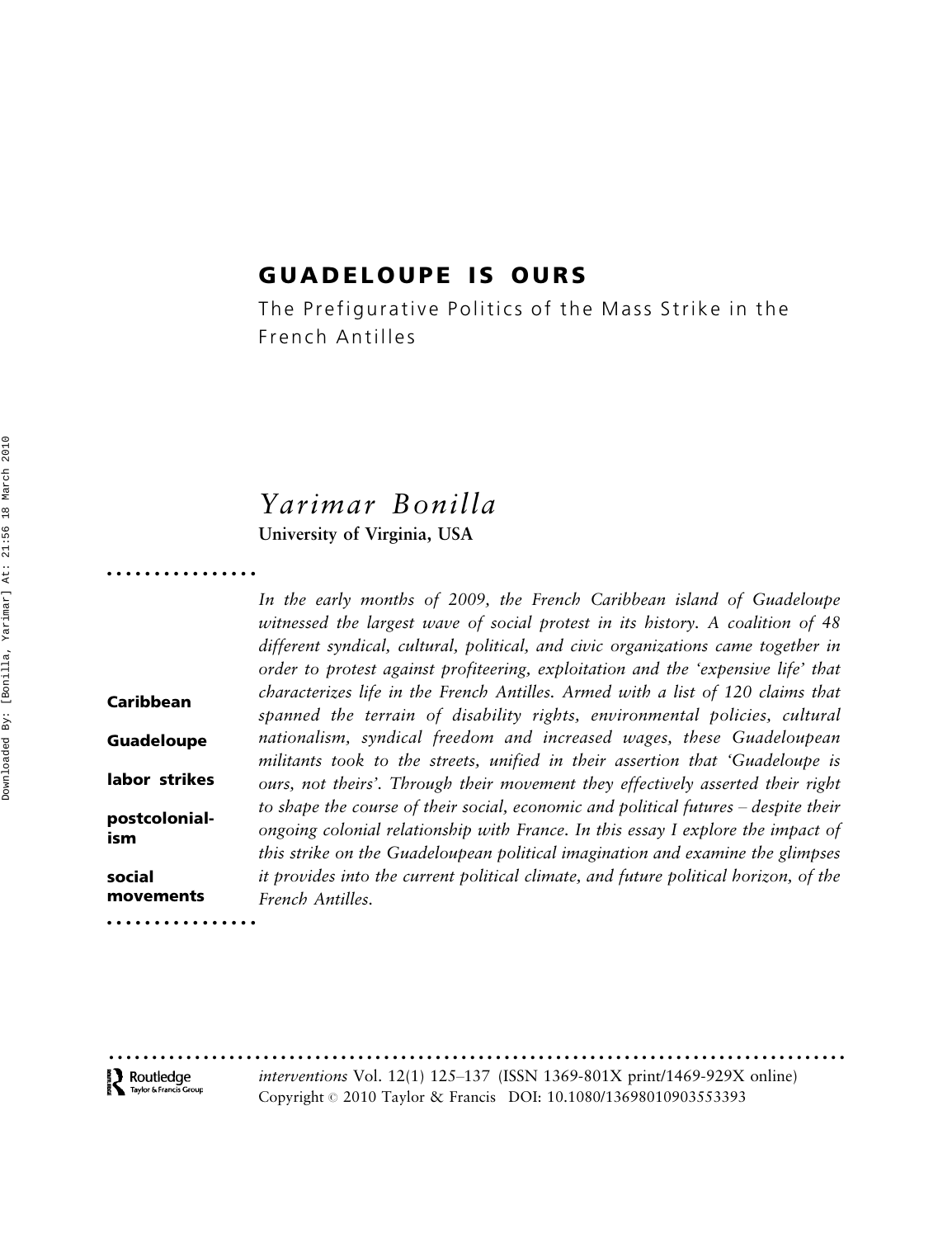In the early months of 2009, the French Caribbean island of Guadeloupe witnessed the largest wave of social protest in its history. For a period of forty four days the entire society was paralysed by a general strike: schools and universities were closed, all major commerce was suspended, banks shut down, government services were discontinued, restaurants were shuttered, hotel rooms emptied, public transportation came to a halt, barricades blocked major roadways, and petrol distribution was suspended throughout the entire island, forcing drivers to park their cars and become pedestrians for over a month and a half. In Guadeloupe (and the French Caribbean more generally) labour stoppages and lockouts are relatively common occurrences, and a favoured tool for the powerful labour unions in the region. However, the movement of 2009 was unique in that it was not simply a labour strike, but truly a society wide mass strike that impacted the general social fabric and political imagination of the French Antilles.

From January through March  $-$  a time usually characterized by carnival parades and the high season of tourism  $-$  the general strike took hold of the public imagination and transformed quotidian life. Rather than rushing off to school and work, Guadeloupeans found themselves at home, talking with their neighbours, and engaging in different social relationships and practices. With the large-scale supermarkets and department stores inaccessible, residents turned to local fishermen, small-scale farmers, impromptu fruit vendors, and their own 'creole' gardens to supplement their meals. They found themselves consuming more fruits and vegetables, realizing that they could live without the French imports they had grown accustomed to, and even without the clutter of fast-moving European cars that usually clog the island's tiny roadways. When even propane gas distribution came to a halt, some residents turned to previous cooking practices, relighting their longextinguished wood and charcoal stoves and 'rediscovering' traditional culinary practices.

Every aspect of this social revolution was documented in both traditional media outlets (newspapers, magazines, television and radio) and the emerging forms of 'new media' that have become increasingly important in Guadeloupe (social networking sites, blogs and other forms of interactive social technology). Negotiations with local employers and state bureaucrats were transmitted live on all local TV stations, call-in radio shows were dominated by commentary on the strike, and a new spate of blogs and websites flourished many in direct support of the strike. The large amount of media coverage in turn fuelled massive demonstrations of popular support. During the strike, Guadeloupeans took to the streets in unprecedented numbers. First, 20,000, then 40,000, then 60,000, then up to 1000,000 people (nearly a quarter of the island's population) participated in mass marches in support of the movement. Observers repeatedly exclaimed that this was *du jamais vu* – something never before seen (or even imagined)  $-$  and many former nationalist activists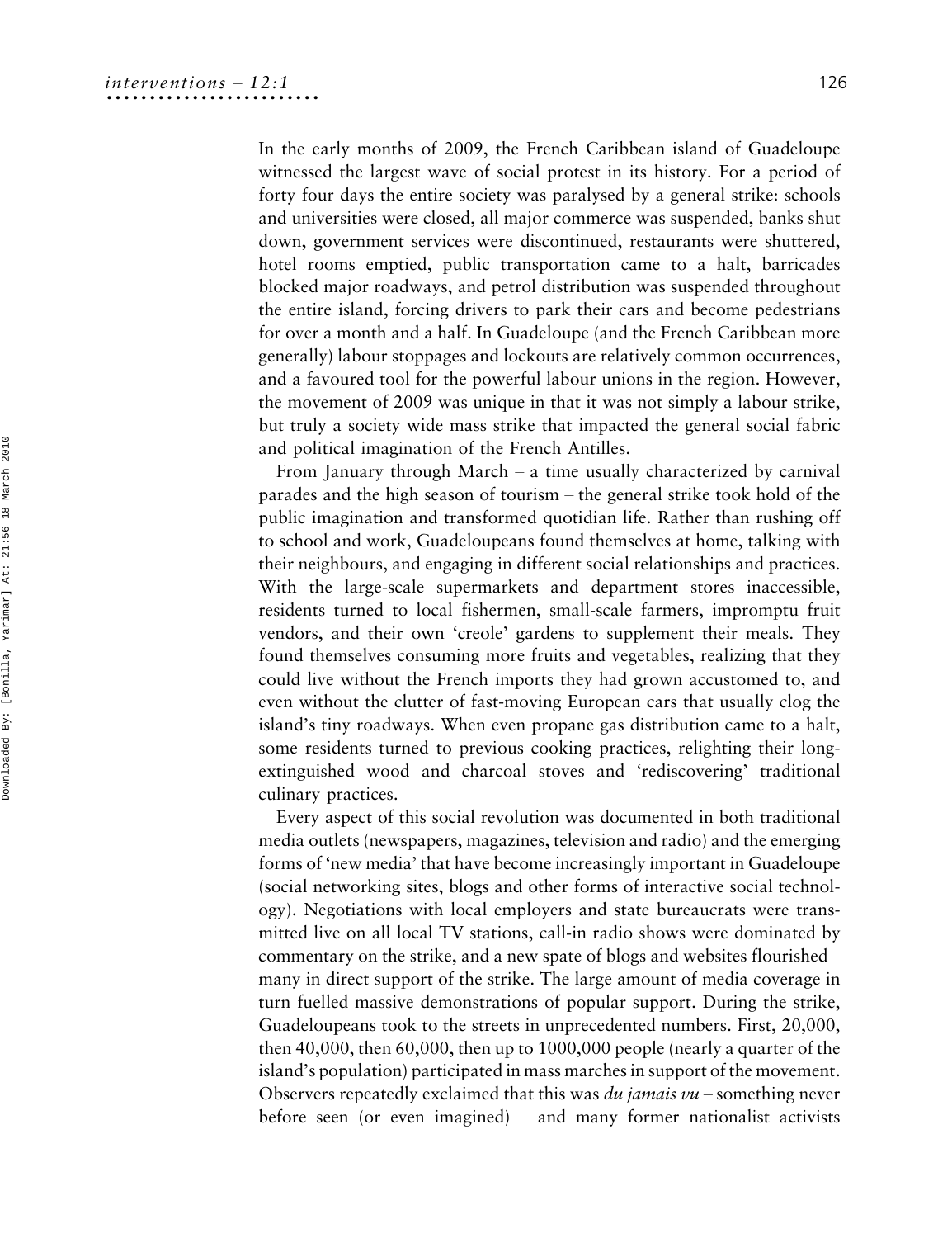declared that they could now die in peace because they had finally witnessed 'the awakening' of the Guadeloupean people.

In this essay I explore the impact of this strike on the Guadeloupean political imagination and examine the glimpses it provides into the current political climate, and future political horizon, of the French Antilles. I argue that the strike generated a moment of political exploration through which new collective alternatives could be imagined, invoked and rehearsed. During this time Guadeloupeans experimented with alternative forms of community, authority and collectivity. The strike thus served as a prefigurative moment in which alternative economic, social and political configurations could be both imagined and experienced.

The notion of a prefigurative politics  $-$  of a politics that anticipates and rehearses that which it seeks to create has been said to be one of the defining characteristics of our contemporary social movements (Graeber 2002; Polletta 2002; Juris 2008). However, the idea of political praxis  $-$  of the intrinsic relationship between thought and action  $-$  pre-dates contemporary activism, and is in fact an important element of the 'old' class-based politics, of which the mass strike is in many ways emblematic. As Rosa Luxemburg suggests, the mass strike constitutes a complex historical and political  $process$  – which takes shape in relationship to the social landscape in which it is embedded. It is thus not a universal political tool or strategy, but rather a culturally and historically specific moment of political action and exploration. Luxemburg describes the labour strike as 'the phenomenal form' of the proletarian struggle, and argues that it is 'the living pulse-beat of the revolution and at the same time its most powerful driving wheel' (Luxemburg and Scott 2008: 141). In other words, she sees the strike not merely as the expression of a collective will, but rather as a potential site for developing and prefiguring political alternatives. During a strike a new politics can materialize – both ideologically and phenomenologically.

This is not to say that labour strikes are inherent moments of revolutionary transformation. In fact, it is no longer certain whether the modernist concept of revolution remains a salient political category for our times (Scott 1995). However, it is important to recognize that labour strikes can generate a conceptual clearing by providing a break from the nexus of quotidian life. Strikes involve a suspension of work, a renegotiation of time and space, an engagement in new social relationships with co-workers and family, and a momentary rupture with the wage economy. As Walter Benjamin (1978) suggests, they represent moments of violent suspension, of the questioning of norms, and the assertion of collective and legal subjects.

In what follows I explore how the strike of 2009 served as a moment of political rupture in Guadeloupe. I argue that militants and their supporters were able to experiment with new forms of collectivity and authority that allowed them to reimagine the Guadeloupean population as a legible political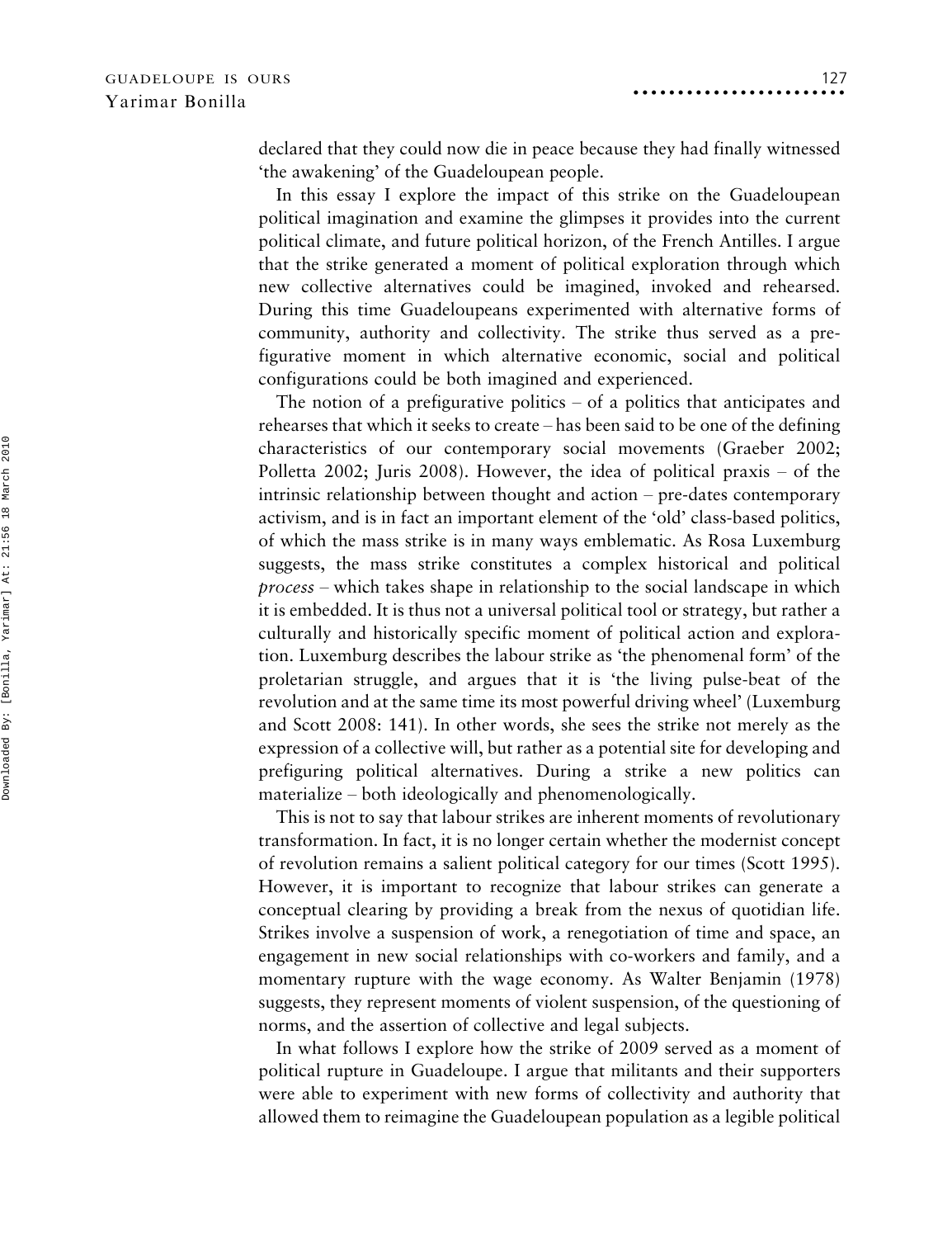subject. I examine the strike as a particular historical and political process embedded in both the global economic context of our times, as well as the particular postcolonial legacies of Guadeloupe. However, taking heed of the recent calls to reexamine the stories we tell about colonialism and its aftermaths (Wilder 2005; Mbembe 2001; Dubois 2004; Cooper 2005), I approach the strike as a postcolonial movement driven by neither the romance (Edmondson 1999) nor the tragedy (Scott 2004) of postcolonial nationalism. For, as we have seen, a focus on the tropes of colonial emancipation can inadvertently obscure non-normative moments of political negotiation, which are perhaps less romantic, less tragic, more pragmatic, but still imaginative, proleptic and uniquely utopian (Wilder 2009).

In the case of Guadeloupe, it is important to remember that even though its contemporary political actors are the inheritors of a previous era of anticolonial thought and struggle, they are also the product of a particular political project of decolonization through juridical integration. As such, they inhabit a privileged position from which to rethink the categories of nation, citizenship, sovereignty and authority  $-$  given that these concepts have never been successfully packaged into a (however tenuously) guaranteed bundle of rights and duties (c.f. Ong 2006; Sassen 2006). As a result, their political imagination is shaped by a cynical stance towards both the emancipatory narrative of independence (Scott 1999), as well as the highmodernist promise of economic development and social engineering emanating from the colonial state (Scott 1998). Decolonization in the French Caribbean has been characterized by political and ideological exceptionalism. It has been marked by unthinkable histories (Trouillot 1995), paradoxical citizenships (Dubois 2004; Wilder 2005) and untimely political imaginaries (Wilder 2009). In what follows, I explore the development of one such seemingly improbable project and attempt to parse out the political categories and collective possibilities it both invokes and conjures.

### Pwofitasyon: A New mot d'ordre in the French Antilles

It is important to note that the strike of 2009 in Guadeloupe was carried out not by a single trade union, but by a broad coalition of forty eight different political, economic, cultural, and syndical organizations. This included a wide assortment of labour federations, political parties, former proindependence militants and nationalist activists, as well as what could be described as Guadeloupe's civil society: environmental groups, consumer rights' associations, advocates for disability rights, fair housing proponents, and even several cultural associations particularly those promoting local gwo ka music and dance. The forging of this coalition is a significant development in an area that has long been characterized by fractured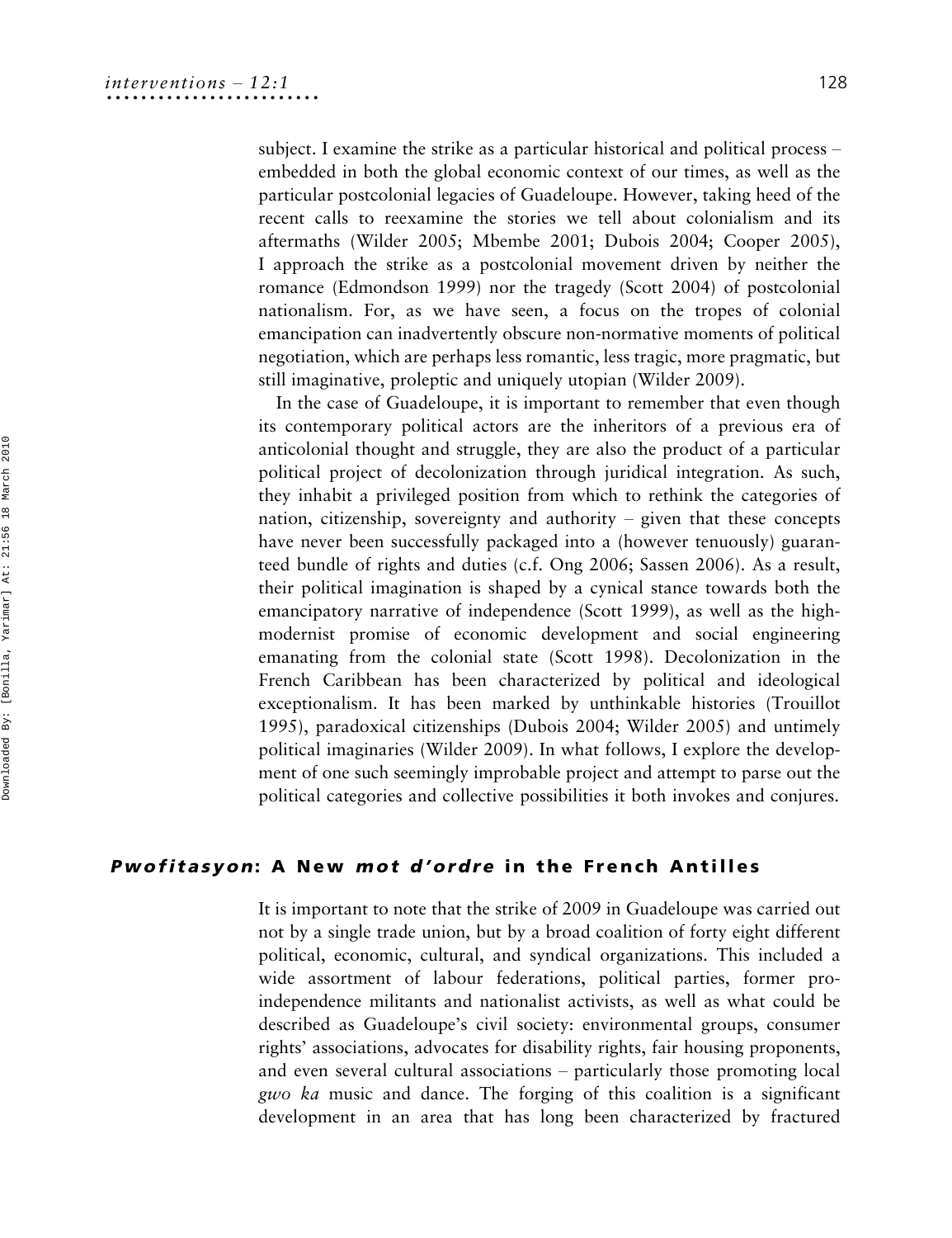movements and deep political rifts. In fact, many suggested that one of the biggest accomplishments of the 2009 movement was simply to be able to bring such a variety of actors together within a shared political agenda.

Initially, the movement centred on petrol prices, which in recent years had reached astronomical levels purportedly higher than in all of Europe. However, as different organizations joined the effort, the agenda expanded to include a wide range of issues, including the rising cost of housing, public services, banking fees, public transportation, basic necessities (milk, eggs, bread, basic hygiene products, etc.) and the various aspects of what is often described as 'the expensive life' (la vie chére) in the French Antilles. It also tackled wider problems stemming from a lack of local governance and planning, such as the decline of the local fishing industry, the lack of support for local artistic and cultural ventures, failures in the educational system, the need for environmental planning, greater job opportunities, and professional training initiatives.<sup>1</sup> This wide range of claims was brought together under the banner of *pwofitasyon* – a creole concept that evokes both exploitation and profiteering  $-$  and eventually the collective itself became known as the Lyannaj Kont Pwofitasyon (LKP), which can be loosely translated as the Alliance against Profiteering.<sup>2</sup>

In many ways this alliance resembles the kind of 'network politics' that are said to typify contemporary social movements (particularly international anti-corporate globalization movements). This new form of political action, which came to national attention after the 1999 anti-WTO protests in Seattle, is known for its ability to rally a wide range of political actors and agendas (agricultural workers, labour unions, environmentalists, etc.) against a common enemy (global corporate capitalism and its regulatory institutions) and for its decentralized forms of organization and consensusbased decision-making (Juris 2008; Graeber 2002). Many argue that this new form of network activism differs sharply from previous forms of labour politics. For example, Jeffrey Juris suggests that the 'command-oriented logic' of traditional labour parties and unions (with their vertical structures and focus on political consolidation) stands in sharp contrast to new forms of network-based politics focused around 'the creation of broad umbrella spaces, where diverse organizations, collectives, and networks converge around a few common hallmarks, while preserving their autonomy and identity based specificity' (Juris 2008: 14).

At first glance, the LKP coalition might seem like a clear example of this new form of coalition politics. In fact, there are numerous echoes of the anticorporate globalization movement present in both the political content and organizational form of the LKP. However, it is important to note that although the LKP was able to assemble a wide diversity of political actors, it was still mostly dominated by labour organizations. As one militant explained, the labour unions served as the *moteur* of the organization:

1 The complete platform is available at www.lkp-gwa.org/ revendications.htm and has also been published (symbolically enough) in the form of a little red book (see LKP 2009)

2 It is important to note that the LKP quickly inspired the development of similar movements throughout the French overseas departments. In Martinique activists came together as the Collectif du 5 fevrier (C5F), in Réunion activists launched a strike under the name COPSAR (Collectif des Organisations Syndicales, Politiques, et Associatives de la Réunion), and in Guyana activists forged a new collective named Mayouri Kont Lesplatasyon (MKL) in direct allusion to the LKP. Each of these movements took shape in response to the particular social and political context in which they were embedded; they were in contact with each other, but did not strategize or negotiate collectively.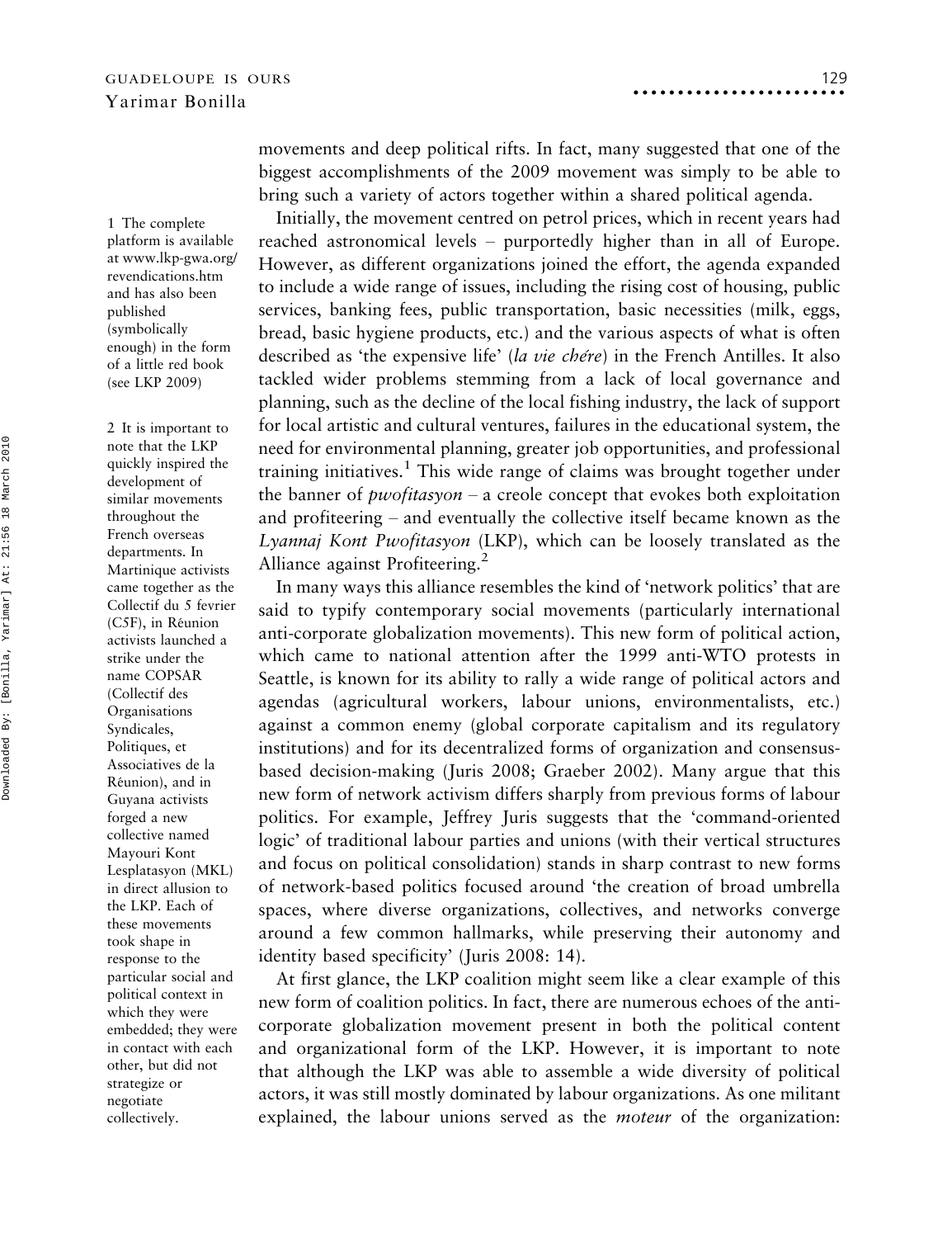3 As Linden Lewis (2009) suggests, this kind of political alchemy is precisely what is needed for the revitalization of Caribbean labour movements in the current era of global capital.

4 It is interesting to note that food riots against la vie chére had exploded in Haiti just one year prior to the Guadeloupe movement.

providing both the driving force and the navigational steering for the movement. The development of the LKP should thus not be seen as a shift away from labour organizing, but rather as an expansion of the labour movement beyond the realm of shop floor politics.<sup>3</sup> The LKP is culmination of a powerful, dynamic and wide-reaching labour movement that emerged in Guadeloupe (and the former French colonies more generally) in the wake of an embattled anticolonial movement.

In some ways the emergence of the LKP can been seen as a response to the effects of a larger 'global economic crisis' characterized by the decline of local economic markets, dependence on foreign imports, the increased cost of staple goods, stunted national economic development, unregulated banking practices, the deskilling of labour, and the depressed wages allocated to workers throughout the world. $4$  However, at the same time, the demands they formulated were also deeply rooted in the particular history of economic exploitation and racial inequality that characterizes the French Antilles. As Christine Chivallon (2009) notes, the political concept that emerged in Guadeloupe, *pwofitasyon*, semantically unites exploitation and profit, in a way that foregrounds the fundamental relationship between the search for wealth and the issue of its unfair allocation. There is no single term in English (or French) that can singlehandedly capture this creole concept, which is rooted in the deep colonial history of Caribbean societies.

It should be noted that as a French overseas department, Guadeloupe affords relatively high salaries and standards of living compared with other Caribbean societies. It has one of the highest per capita incomes in the region, and the minimum wage is the same as in France (almost \$1,200 per month when the strike began). However, these high salaries are accompanied by even higher prices on most consumer goods and services ranging anywhere from 20 to 170 per cent more expensive than in mainland France. Merchants argue that high transportation costs, taxes and tariffs oblige them to charge more for imported goods. Local political activists contend that the high prices are also the product of a larger racial and economic history.

The fact is, the economy in Guadeloupe has long been controlled by a small white minority, commonly referred to as the *békés*, that dominates the majority of the import-export industry and most major wholesale and retail operations. These elites are seen as the direct descendants, in both biological and economic terms, of the area's previous generations of plantation owners and slaveholders. It was partly the fear that independence from France would consolidate the *békés*' economic dominance that led many in the region, including intellectuals like Aimé Cesaire, to turn to the political project of French incorporation as a possible escape from the economic dominance of the planter class. In the face of an exploitative and racially selfsegregating economic elite, the politicians of Cesaire's generation embraced the promises of political and economic equality represented by the French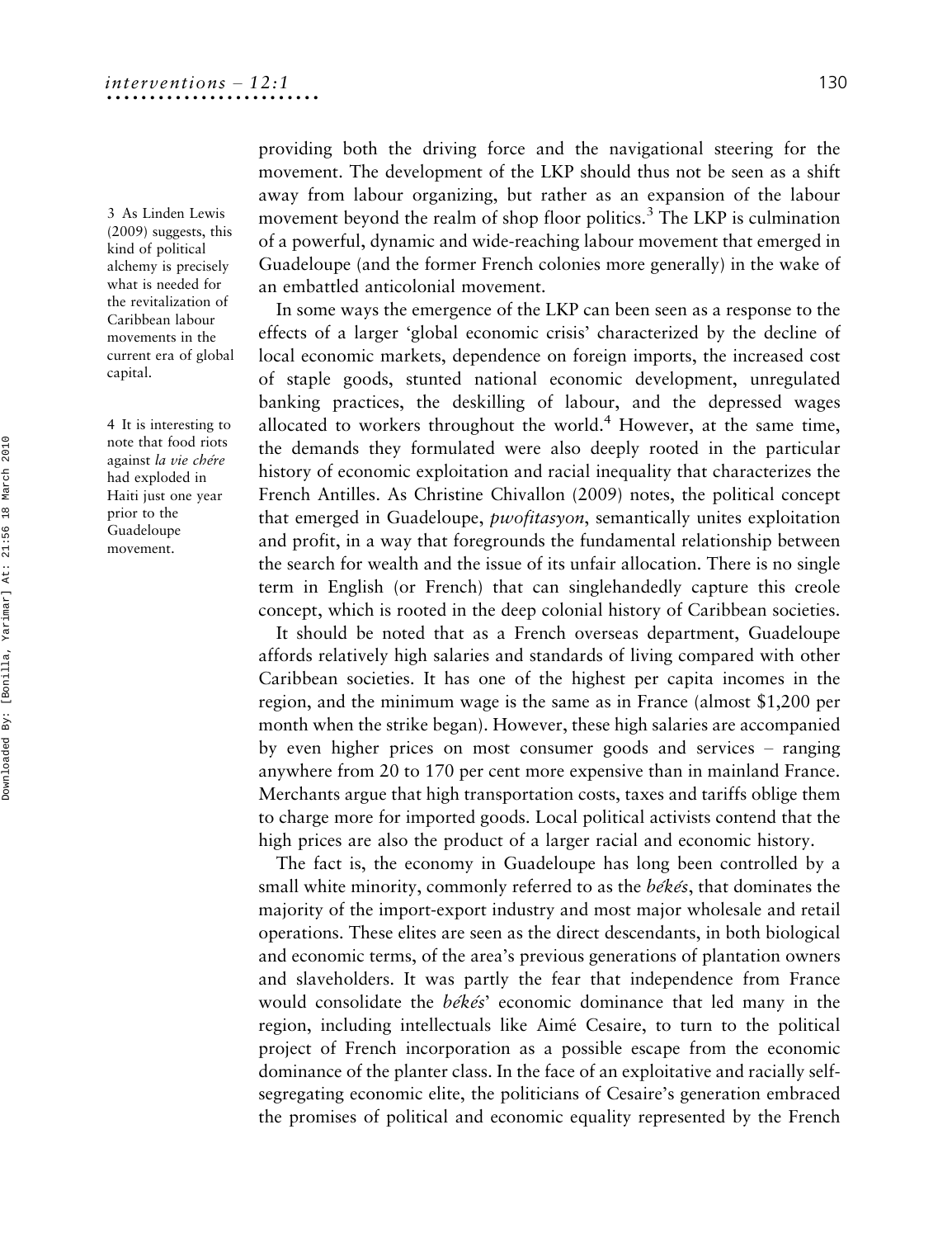

Figure 1 Effigy of a white beke pwofitan (photo by author)

Republic (Burton 1978; Constant 1998). As Justin Daniel suggests, 'obtaining rights from the state was the path followed by these classes to take revenge on history and to struggle against the *békés* (white creole class) and their hegemony' (2001: 64).

However, the project of political integration quickly proved disappointing in the Antilles. After Guadeloupe's integration into the French Republic in 1946, the local economy collapsed, unemployment skyrocketed, residents left in massive numbers for mainland France in search of employment opportunities, and dependence on the French state deepened  $-$  while the economic dominance of the  $b\acute{e}k\acute{e}$  class only increased. These economic elites have proven to be surprisingly resilient, quickly adapting to global economic tides and changing economic patterns in the Caribbean. They were able to shift from a production-based plantation model to a consumption-driven, import, tourist, and service dominated economy. As a result, the *békés* continue to be synonymous with the 'owning class' – they have successfully morphed from planters into businessmen by continuing to control the shifting means of production in the French Antilles (Vogt 2005: 254). Meanwhile, the popular classes in Guadeloupe are faced with significant economic and social challenges: with an unemployment rate of 25 per cent, compared with France's 8.1 per cent, and twice the French poverty rate (12.5 per cent versus 6.5 per cent), the contemporary economic landscape seems bleak, particularly for local youth (the unemployment rate is currently 55.7 per cent for those under 25).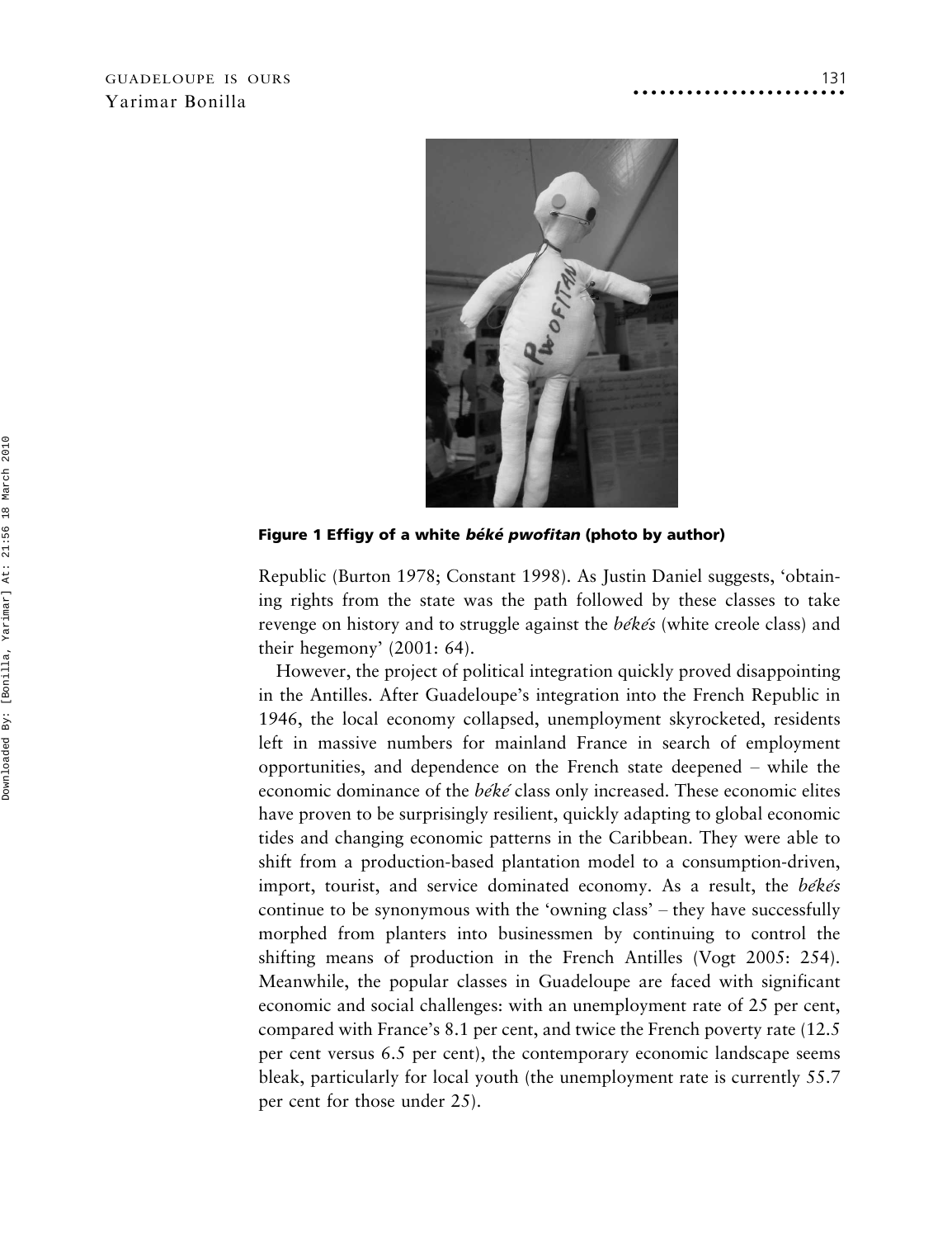### Sé Tan Nou: Deciphering the Political Project of the LKP

The members of the LKP assert that they are united in their critique of the contemporary Guadeloupean social and economic landscape, but that they do not have a common political vision for the future. Although they offered a concept with which to describe their target of reform  $-pwof$  *tasyon*  $-\frac{p}{p}$ they did not offer a parallel concept for the politic initiatives they sought to implement. Some of the organizations in the collective are known for their pro-independence ideology, but others do not share it; in fact, many of the members claim to have no political leanings at all, save for their opposition to high prices. However, as several prominent Antillean intellectuals have argued, the seemingly 'prosaic' search for greater purchasing power carries with it a broader 'poetic' gesture (Breleur et al. 2009) which has been interpreted as a desire for more local sovereignty and autonomy, if not necessarily outright independence. The LKP itself never issued a call for independence or sovereignty. However, during the course of the strike, a popular chant emerged as the quasi-official slogan of the movement:

|                  | La Gwadloup sé tan nou          | Guadeloupe, it is ours              |
|------------------|---------------------------------|-------------------------------------|
|                  | La Gwadloup sé pa ta yo         | Guadeloupe, it is not theirs        |
|                  | Yo pé ké fè sa yo vlé adan péyi | They cannot do as they              |
| 5 I am following | an nou!                         | please in our country! <sup>5</sup> |

The song written by Jacky Richard, a local bank worker and LKP supporter, who said that the words had come to him in a dream  $-$  soon became the preferred political chant at rallies and demonstrations and was eventually recorded and released as a single by the groups Akyo and Vokum.6 During the strike, these lyrics seemed to echo out of every corner in Guadeloupe: they were shouted by thousands of demonstrators during mass rallies, sung by children on the playground, blasted out of car radios and open windows, and emblazoned upon thousands of T-shirts sold by informal vendors on the side of the road.

The slogan's ambiguity might explain its popularity, for it is unclear what exactly is being claimed or asserted in this moment of enunciation. Some have suggested that the phrase represents a simple claim to territorial ownership (Giraud 2009: 77), while others have argued that it constitutes a deeper form of self-affirmation (Bernabé 2009). The fact is that the song constitutes a complex semiotic vehicle, carrying with it multiple layers of information. The communicative power of the slogan lies partly in the indexical function of the terms 'us' and 'them' (Jakobson 1971; Silverstein 1976). As linguistic shifters, these terms both presuppose and call into being the very social categories that frame their usage (Silverstein 1976: 53). They crystallize the social relationships that they reference by simultaneously

here Jean Bernabé's (2009) proposed interperation of the creole term sé as 'it is' rather than simply 'is'. He argues that this better represents Guadeloupean creole usage, and that it more properly captures the gesture of self-affirmation that the song represents.

6 The song is widely available on the Internet, including at www.caribcreole1. com/news/ guadeloupe/ 1,1000,20-02-2009 la-gwadloup-se-tannou.html.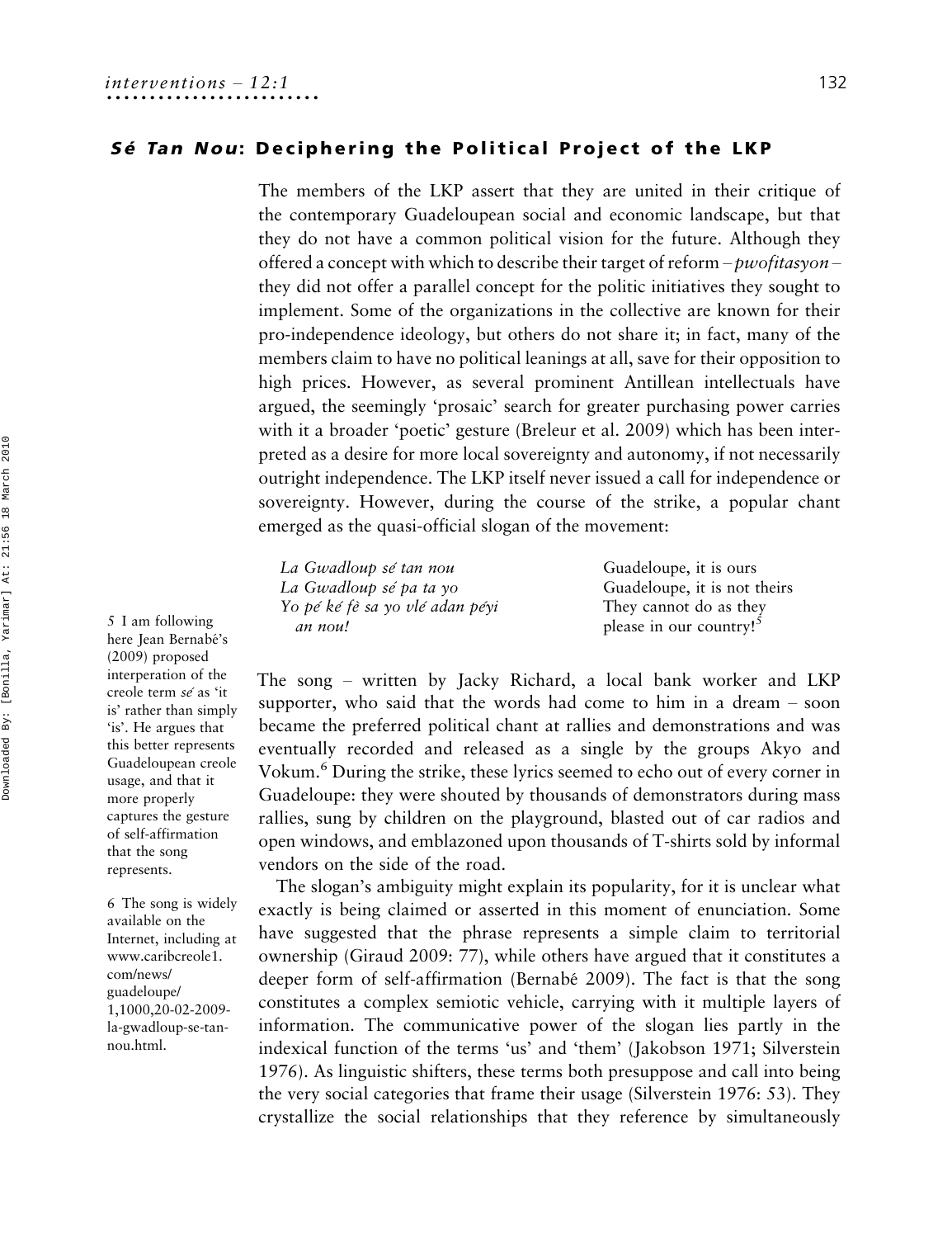

Figure 2 Massive demonstration organized by the LKP in Pointe-a-Pitre (photo by Dominique Chomereau-Lamotte)

hailing and naturalizing the categories they invoke. The fact that protestors could march down the streets invoking an abstract 'us' and 'them' (and be broadly understood) presupposes a shared social understanding of who and what those categories represent. It was not the existence of an 'us' and 'them' that caused controversy, but rather the claims being made about the proper place of those groups in the Guadeloupean hierarchy. In other words, it was not simply a matter of who belonged in these categories, but of the broader implications of that belonging.

As has been suggested, the demands of the LKP do not easily fit into the traditional debates over cultural identity and political status in the French Antilles (Giraud 2009: 74). Even though many of its main leaders were known to be advocates of independence, they refused to embed the movement in a pro-independence agenda. In fact it was the French president, Nicolas Sarkozy, who placed the strike within a discussion of greater political autonomy - an offer that was quickly embraced by local elected politicians, but not by the LKP. For the LKP leadership, the French government's initiative offered no real avenues for social transformation. They argue that this project did not spring out of the needs and desires of the Guadeloupean people, but was instead part of the wider efforts of the French government to decentralize and dismantle its welfare state system. In their eyes, the presumptive move towards greater 'local responsibility' was a simple transfer of administrative duties, without the economic and political means to carry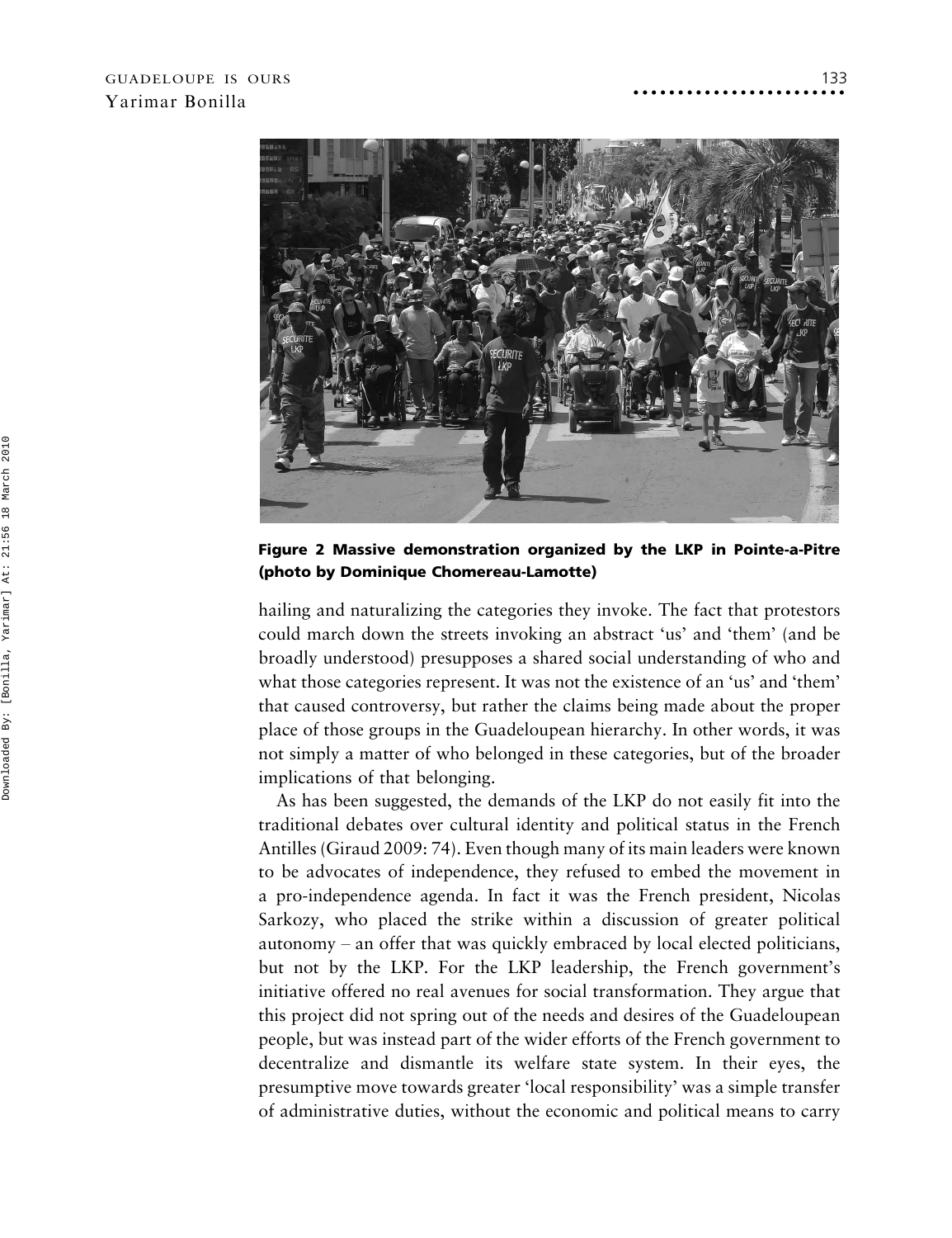

Figure 3 Protestors confront French Gendarmes at a barricade in Petit-Bourg (photo by Dominique Chomereau-Lamotte)

out true self-determination. They argue that they are not interested in administering the current political system, but in radically transforming it.

The LKP movement thus indexes the exhaustion of current political models in Guadeloupe, where both political incorporation and political independence have lost their promise and have become what can be described as 'futures past' (Koselleck 1985; Scott 2004). This movement emerges out of a desire for new political projects and formulas. It does not represent a new political doctrine, but an attempt at political improvisation and the rehearsal of collective formulas that have yet to take on concrete form. As Raymond Gama, one of the spokespersons for the LKP, explains:

People like us are in the process of inventing new relationships ... we are in the process of saying for example that we can be in the UN without being French, and without necessarily having a Guadeloupean state. It's a bit of a paradox, but we are trying to create a new concept of political organization. Maybe we will find it within the French collectivity  $-$  not being French while at the same time being in the French ensemble ... I don't know .... What I do know is that we are creating something that has already been promised, but which no one can imagine except us. We feel it, we live it, but we don't have the concepts with which to delimit it.

As Gama's words suggest, this new political project is in the process of its own conceptualization; it is yet to be imagined, yet to be constructed, and exists only as a possibility. The 2009 strike was thus not the manifestation of this new political subject but its prefiguration. As Gama suggests, it is during this time that a new form of community is 'lived' and 'felt' even before it can be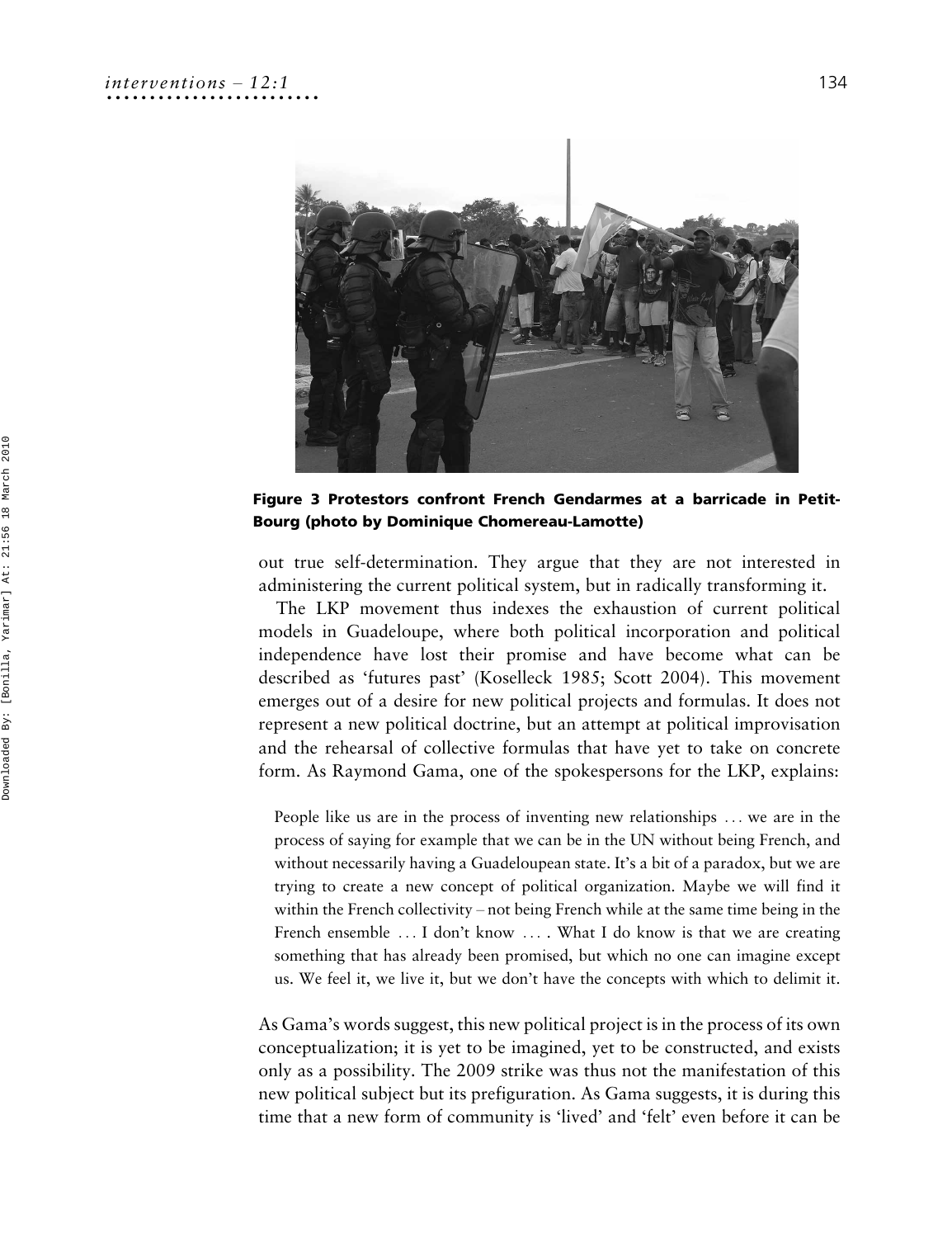articulated. The mass strike served as a moment of experimentation, through which activists were able to imagine, construct and inhabit (even if only temporarily) a new social and political collective. In fact, one Internet commentator suggested that the ambiguous *nou* invoked in the LKP song was nothing other than the manifestation of this collective spirit, the effervescence and fervour of the crowd marching and chanting in unison. It represents a figure that is both actual and imagined, emergent but unguaranteed. As Gama suggests, it has only been promised; it has been glimpsed, but never fully seen.

### Conclusion

At a time when political leaders throughout the world were heralding the arrival of an epic economic crisis and an allegedly unforeseeable financial apocalypse, Guadeloupean activists dared to spark a massive political and economic upheaval that brazenly ignored global calls for economic and fiscal restraint. In the process, they shed new light, not only on the current economic landscape, but also on the deeper economic, racial and colonial legacies that have underpinned the global economic infrastructure of our age. In addition, they provided a glimpse, however fleeting, of an alternative political subject a new Guadeloupean collective spirit that responded not to the political categories of revolutionary or nationalist political scripts, but to a uniquely pragmatic and strategically utopian quest for economic and political self-determination, unconstrained by the traditional constraints and boundaries of postcolonial politics in the Caribbean.

In the end, the strike of 2009 can generally be considered fruitful: LKP leaders reached an agreement with the government on 120 different points of reform, including a 200 euro monthly salary increase for minimum-wage workers, fixed prices on basic food items, reduced public transportation costs, rent control for public housing, and a review of public utility rates (among other gains). After forty four days of social paralysis the strike was lifted: schools, petrol stations and businesses reopened and Guadeloupeans slowly returned to their quotidian routines of life and work. However, it is impossible to say what the true outcome of the strike will be. At this point, negotiations with employers still continue, many of the concessions that were won have proved difficult to implement, demonstrators face significant legal charges, food prices have been lowered on some items but they have spiked on others, and promised development projects have yet to materialize. LKP leaders assert that the strike has been 'suspended' rather than completed, and in fact the new slogans on the T-shirts and banners in Guadeloupe do not proclaim victory, but offer instead yet another ambiguous slogan: 'nothing will ever be like it was before' (ayen pé ké kon avan). Many residents assert that the strike transformed the political and social fabric of their society. They argue that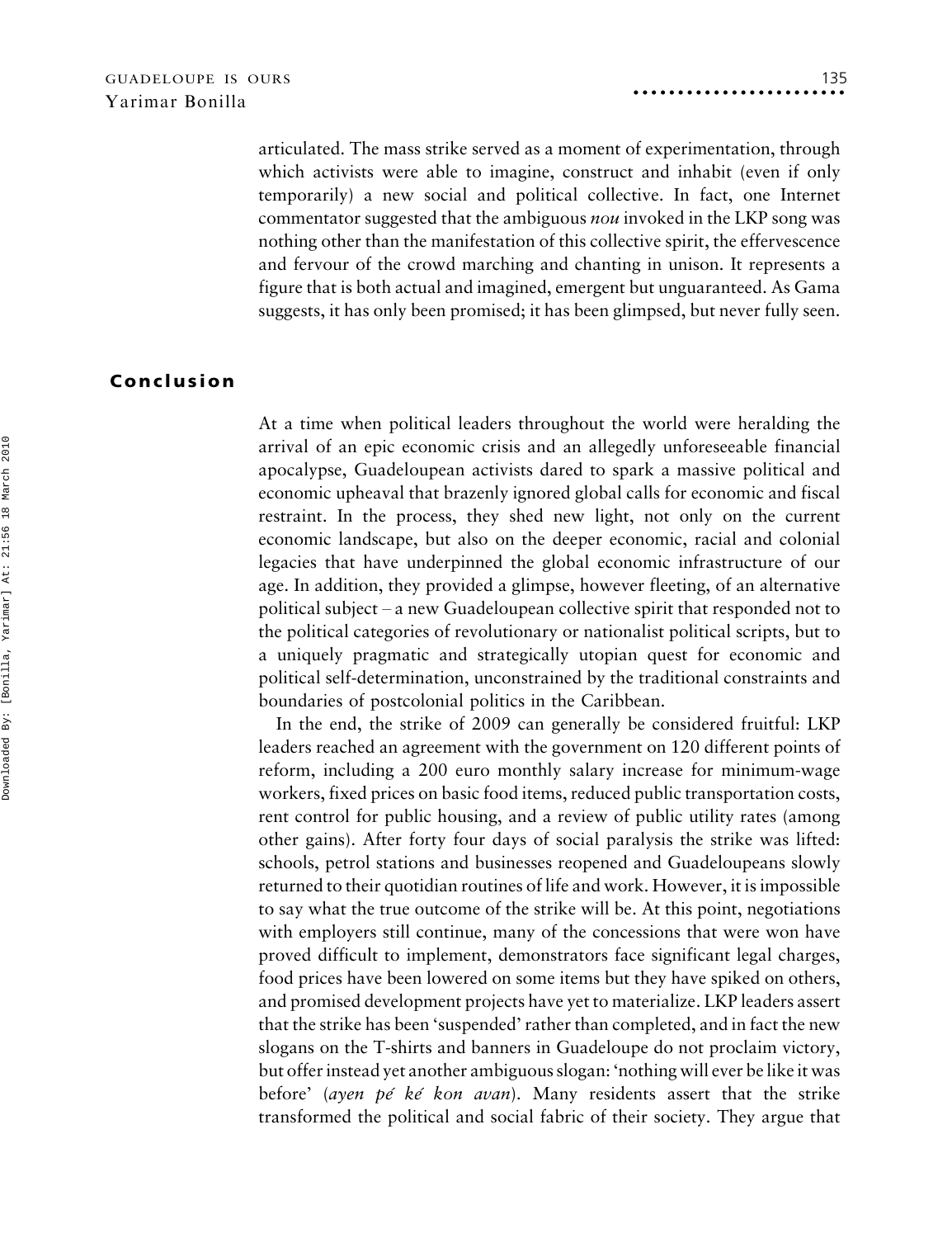after a month and a half of disengagement from the consumer economy and of re-engagement with their family and neighbours, they will never be the same. As David Graeber suggests, 'It's one thing to say, ''Another world is possible''. It's another to experience it, however momentarily' (2002: 73).

Whether or not the political opening created by the LKP flourishes, its significance as a historical act is undeniable. As Gary Wilder (2009) has shown, even political alternatives that are foreclosed can still serve as important political legacies for the future. In fact, he suggests that herein lies the power of strategic utopianism: by acting as if the future was already here one can awaken imminent possibilities in the present (Wilder 2009: 105). Thus, rather than focusing on the revolutionary politics of a 'future past', the strike in Guadeloupe encourages us to explore the new futures of our present – those new political alternatives that become possible at the very moment in which they are prefigured.

### References

- Benjamin, W. (1978) 'Critique of violence', in Reflections: Essays, Aphorisms, Autobiographical Writing P. Demetz (ed.), New York: Harcourt Brace.
- Bernabé, J. (2009) 'Gwadloup sé tan nou, mais qui est ce ''Nou''?' Carib Creole One, online at www. caribcreole1.com/news/martinique/1,1106,18-03-2009-gwadloup-se-tan-nou-mais-qui-est-ce-nou-. html.
- Breleur, E., Chamoiseau, P., Domi, S., Delver, G., Glissant, E., Pigeard de Gurbert, G., Portecop, O., Pulvar, O. and William, J.-C. (2009) Manifeste pour les 'produits' de haute nécessité. Paris: Galaade.
- Burton, R. D. E. (1978) Assimilation or Independence? Prospects for Martinique. Occasional monograph series, Centre for Developing-Area Studies, McGill University No. 13. Montreal: Centre for Developing-Area Studies, McGill University.
- Chivallon, C. (2009) 'Guadeloupe et Martinique en lutte contre la 'profitation': du caractère nouveau d'une histoire ancienne', justice spatiale | spatial justice 1, online at www.jssj.org/06.php.
- Constant, F. (1998) 'French republicanism under challenge: white minority  $(Be\&e)$  power in Martinique and Guadeloupe', in H. Johnson and K. S. Watson (eds) The White Minority in the Caribbean, Kingston: Ian Randle Press.
- Cooper, F. (2005) Colonialism in Question: Theory, Knowledge, History, Berkeley: University of California Press.
- Daniel, J. (2001) 'The construction of dependency: economy and politics in the French Antilles', in R. A. Gamaliel and R. A. Israel (eds) Islands at the Crossroads: Politics in the Non-Independent Caribbean, Kingston: Ian Randle Press.
- Dubois, L. (2004) A Colony of Citizens: Revolution and Slave Emancipation in the French Caribbean, 1787–1804, Chapel Hill: University of North Carolina Press.
- Edmondson, B. (1999) Caribbean Romances: The Politics of Regional Representation, Charlottesville: University Press of Virginia.
- Giraud, M. (2009) 'Les crises antillaises et le double fond de l'identité', in L. Laventure and F. Durpaire (eds) La Révolution antillaise: quelle place pour l'outre-mer dans la république?, Paris: Eyrolles.
- Graeber, D. (2002) 'The new anarchists', New Left Review 13: 61-73.
- Jakobson, R. (1971) 'Shifters, verbal categories and the Russian verb', in Selected Writings of Roman Jakobson, Vol. 2, The Hague: Mouton.
- Juris, J. S. (2008) Networking Futures: The Movements against Corporate Globalization, Durham, NC: Duke University Press.
- Koselleck, R. (1985) Futures Past: On the Semantics of Historical Time, Studies in Contemporary German Social Thought, Cambridge, MA: MIT Press.
- Lewis, L. (2009) 'The alchemy of capital: Caribbean labour in the post-Cold War era.' Paper presented at the 34th Annual Conference of the Caribbean Studies Association, Kingston, Jamaica, 1-5 June.